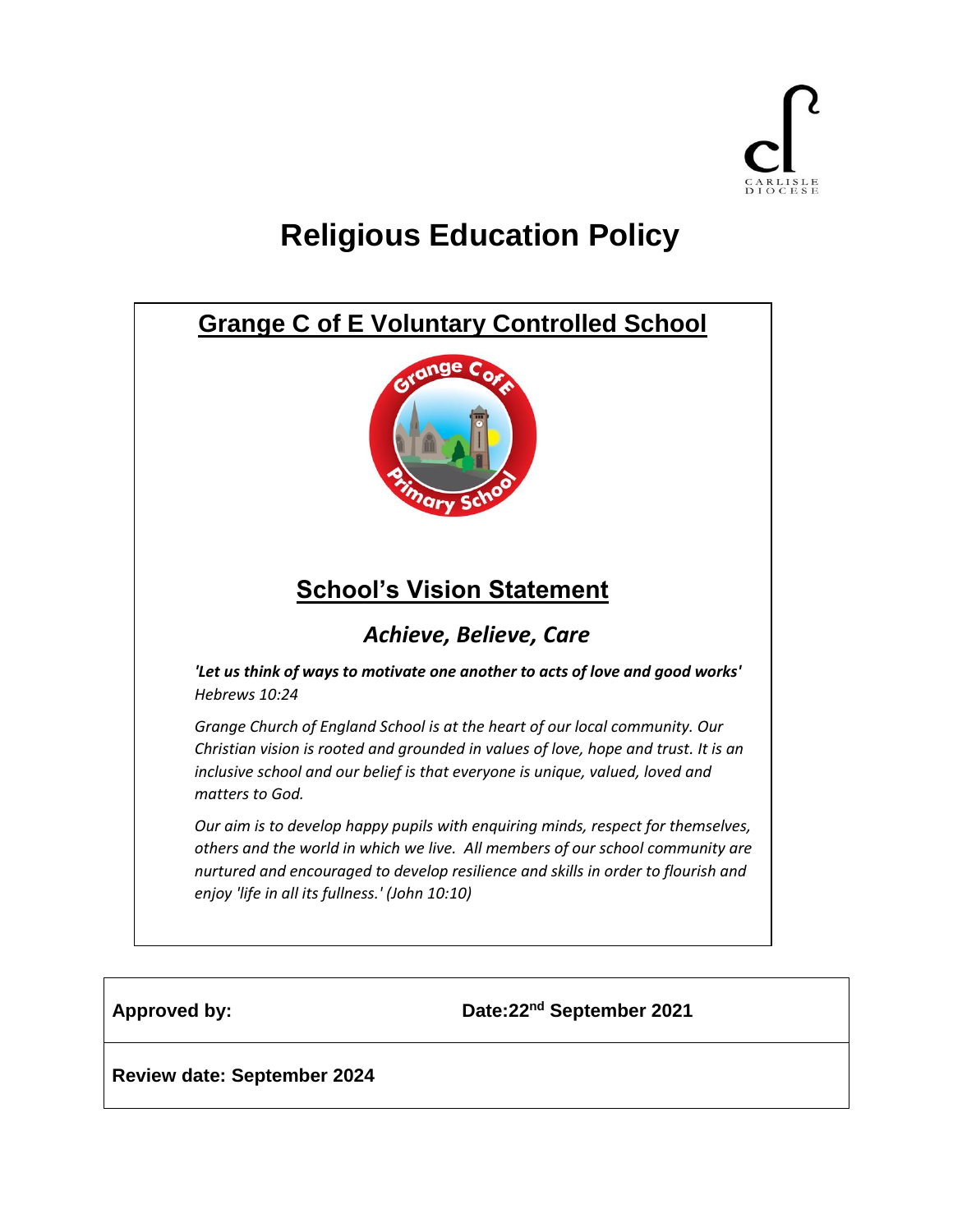# **Our vision for Religious Education (RE)**

At this school, RE expresses and strengthens our vision, ethos and values that are at the heart of what we aim to do in every aspect of school life that offers human flourishing for all. The importance placed on the development of the whole child spiritually, morally, socially, culturally and intellectually is reflected in the RE curriculum.

In Grange Church of England School where pupils and staff come from different faiths and none, RE is a highly valued academic subject that enables understanding of how religion and beliefs affect our lives. There is 'a commitment to generous hospitality, being true to our underpinning faith, but with a deep respect for the integrity of other religious traditions (and worldviews) and for the religious freedom of each person. (Statement of Entitlement 2019)

The school provides an RE curriculum that is rich and varied and studies a range of world religions and worldviews. At the heart of RE in this school is the teaching of Christianity, rooted in the person and work of Jesus Christ that enables learners to acquire a thorough knowledge and understanding of the Christian faith.

Our aim is to provide a wide range of opportunities for learners to understand and to make links between the beliefs, practices and value systems of the range of faiths studied. Links with the Christian vision and values of the school are intrinsic to our RE curriculum. We aim to provide suitable learning opportunities that match the needs of all children. This includes providing relevant support, differentiated activities and a range of teaching and learning styles within lessons.

Pupils are encouraged to know about, understand and respond to the ultimate questions of life and ethical issues. Our curriculum inspires pupils to explore, develop and affirm their own faith and values whilst having respect for the faith, beliefs and values of others. We are committed to education for wisdom, hope, community and dignity.

Encountering religion and belief includes:

- Enquiry into and investigation of the nature of religion
- Key beliefs and teachings, practices,
- Impact on the lives of believers and communities,
- Different ways of expressing beliefs, teachings and practices
- Developing pupil skills of interpretation, analysis and explanation in relation to religion
- Pupils' communication of their knowledge and understanding using specialist vocabulary.
- Pupils reflection on and response to their own experiences, questions of identity and belonging, meaning purpose and truth, values and commitment
- Development of religious literacy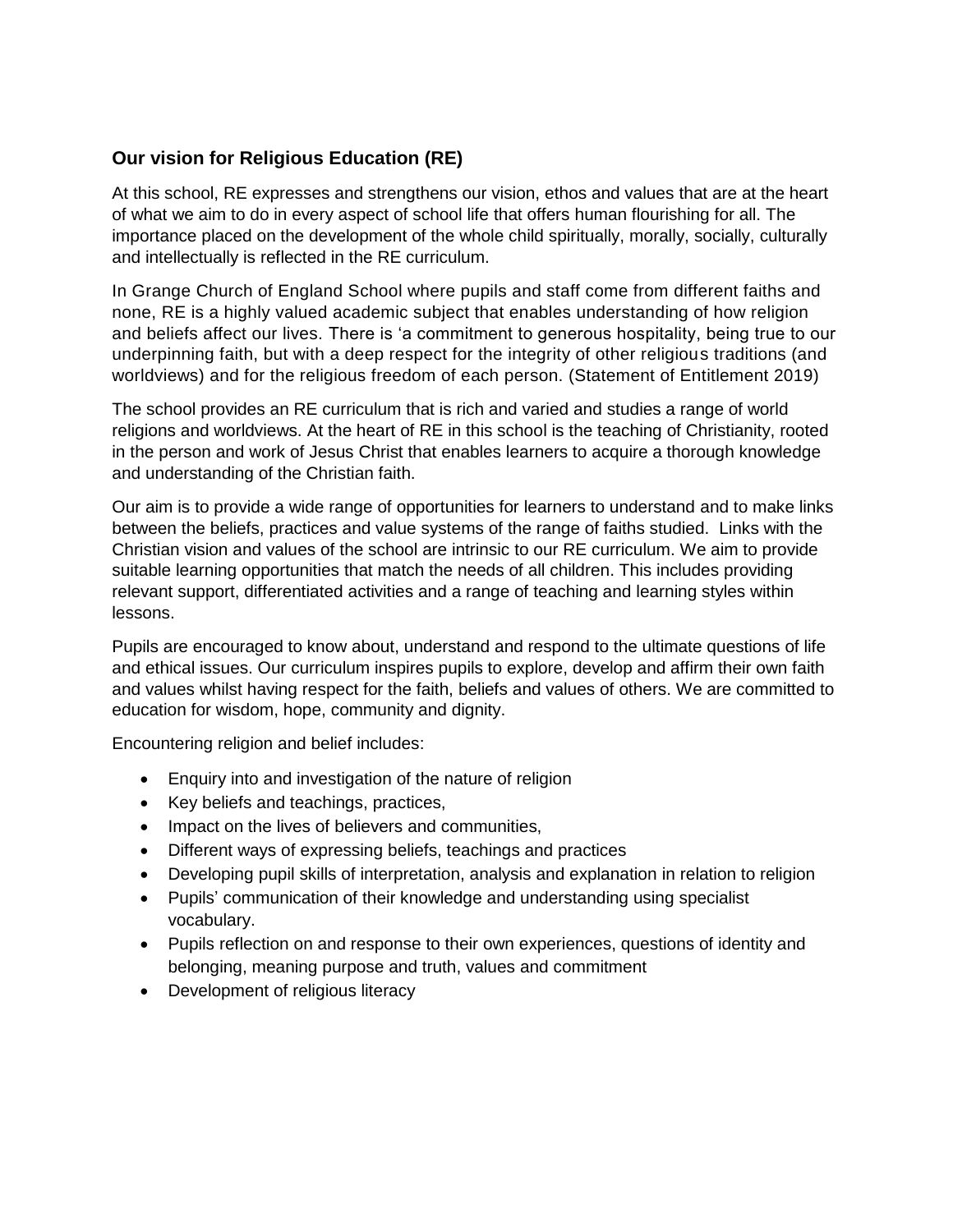# **Aims**

The aims of religious education **in this school** are:

- 1. To enable pupils to know about and understand Christianity as a diverse global living faith through the exploration of core beliefs using an approach that critically engages with biblical text.
- 2. To enable pupils to gain knowledge and understanding of a range of religions and worldviews appreciating diversity, continuity and change within the religions and worldviews being studied.
- 3. To facilitate pupils to engage with challenging questions of meaning and purpose raised by human existence and experience.
- 4. To enable pupils to recognise the concept of religion and its continuing influence on Britain's cultural heritage and in the lives of individuals and societies in different times, cultures and places.
- 5. To encourage pupils to explore their own religious, spiritual and philosophical ways living, believing and thinking.

*National Society RE Statement of Entitlement 2019*

## **Legal Framework**

#### **As a voluntary controlled school, we legally have to adopt the Cumbria local authority agreed syllabus.**

Parents have a legal right in accordance with the Education act 1996 to withdraw their children from RE lessons. As this subject is central to the life and identity of Grange Church of England School, we ask parents to discuss with the head teacher any reasons they might have for doing this.

## **Teaching & Learning**

- We follow the Diocese of Carlisle units of work (Diocese of Blackburn scheme to be introduced during 2021/22) and ensure that we meet the required aspects to be covered within the Cumbria SACRE document.
- In addition, we supplement the teaching of R.E by using the Understanding Christianity resources and those from NATRE and REToday and Cumbria SACRE.
- There are clear learning outcomes for all units of work, based on the appropriate expectations as set out in the RE syllabus.
- RE has at least 5% of curriculum time i.e. 50 minutes per week in the foundation stage and key stage 1 increasing to 1 hour per week in key stage 2.
- Long term plans for RE ensure that there is continuity and progression for all pupils.
- Pupil progress and attainment in RE is tracked and recorded by class teachers and the R.E. subject leader who keeps an evidence folder. Progress in RE is included in each child's annual report to parents.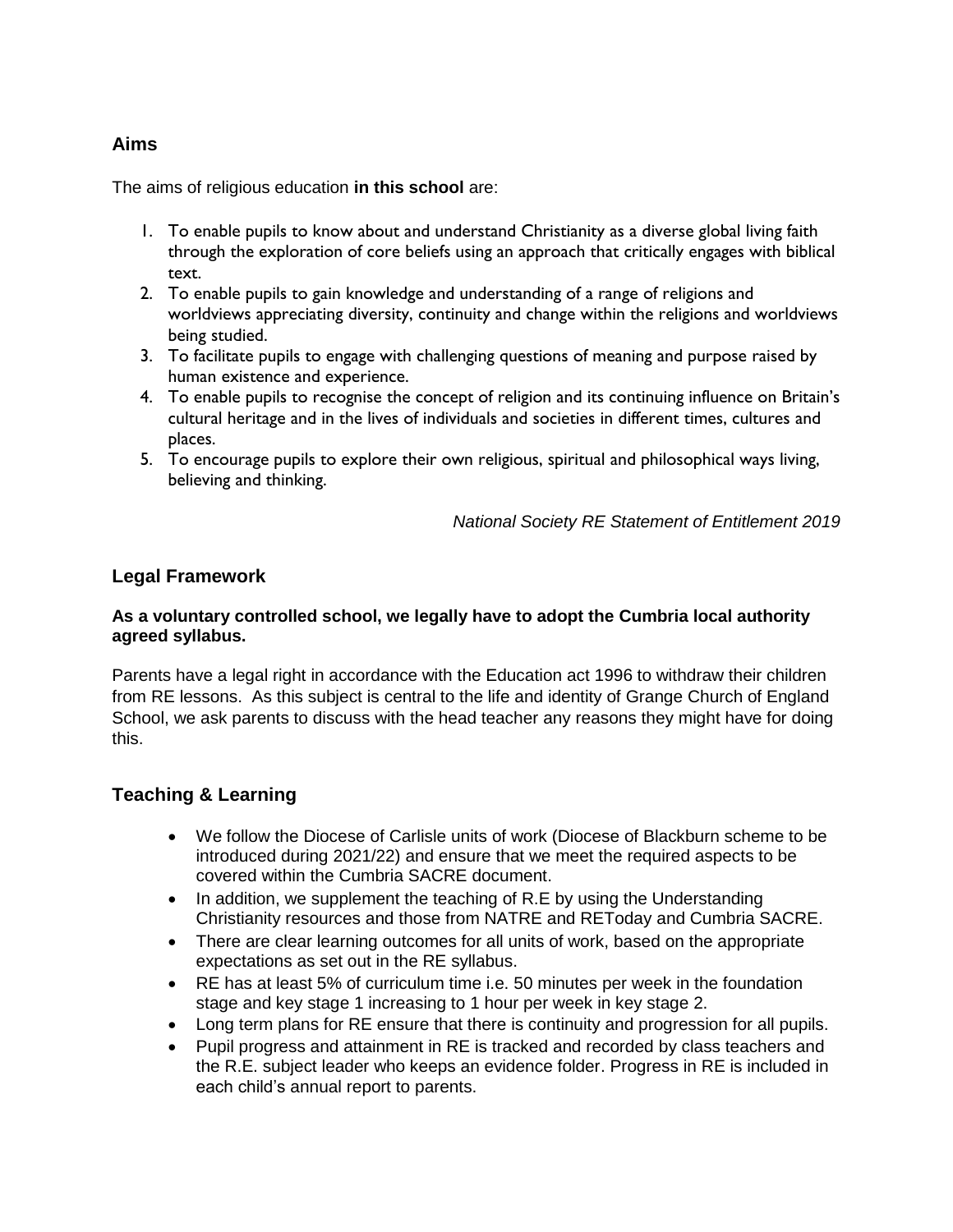- Inclusion and differentiation for children with SEND and EAL are an integral part of RE planning and teaching
- RE is taught either as a discrete subject or as part of a cross- curricular approach where appropriate. Some themes or particular festivals are studied as block i.e. Easter or through a prayer space week or day.
- In EYFS religious education will be reflected in the areas of learning and overall the early learning goals (see Development Matters-Understanding the World). The pupils will have the opportunity to respond to significant experiences, show a range of feelings where appropriate, have a developing awareness of their own needs, views and feelings and be sensitive to the needs, views and feelings of others. Begin to know about their own cultures and beliefs and those of other people, including learning about festivals and religious celebrations. Have a developing respect for their own cultures and beliefs and those of other people, fostering an understanding of our culturally and socially diverse world.
- A range of visitors support the teaching of RE, and whenever possible, there will be planned visits to places of worship including our local Church and other Christian places of worship in the local area, the Buddhist Temple at Ulverston, plus a visitor from a Mosque or a visit to a Mosque and other places of worship such as a Hindu temple.
- In this school the faiths taught in RE are:
- KS1 are Christianity and Islam
- KS2 Christianity, Islam and Buddhism
- In Y3/4/5 and 6 R.E. is taught on a 3-year rolling programme due to the mixed age class structure. Teachers plan the units to ensure that progression of skills and understanding is ensured across the pupils' time in KS2.
- Other religions and worldviews may be taught implicitly or when comparing ideas or as thematic studies.
- Of the RE taught, 70% focusses on Christianity and 30% focusses on other faiths.
- Wherever possible, links are made between Religious Education and other curriculum subjects and also the learning and teaching about global issues.

#### **Spiritual, Moral, Social and Cultural Development/ British Values**

- Religious Education is a key opportunity for children to develop morally, spiritually, socially and culturally. We invite children to reflect on their personal responses to issues, consider those of others, and appreciate that for some people belief in a spiritual dimension is important.
- We encourage children to consider the answers offered by faith groups to questions of meaning and purpose and problems within society as well as their own experiences
- Religious education also strongly supports the school's citizenship and global programme by introducing pupils to the significance of belonging to a community, the diversity of communities in the wider community, faith rules and their application to moral and ethical issues and cultural influences on religious practice. This includes work on British values (democracy, the rule of law, individual liberty, respect and tolerance) and on the Rights of the Child (UN CRC).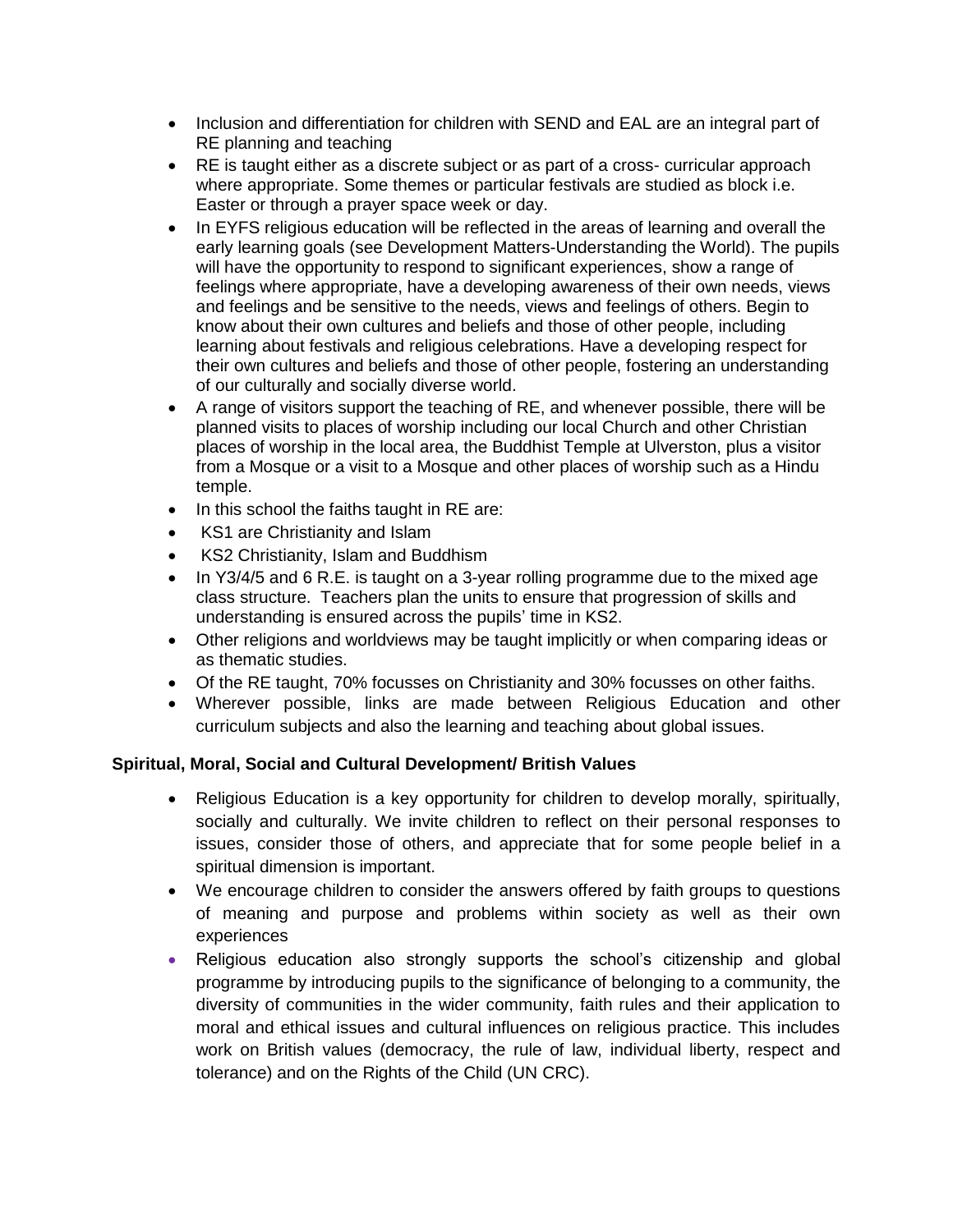# **Assessment & Achievement**

Appropriate to age, at the end of their education in our Church school the expectation is that all pupils are religiously literate and (as a minimum) they are able to:

- Give a theologically informed and thoughtful account of Christianity as a living and diverse faith.
- Show an informed and respectful attitude to religions and worldviews in their search for God and meaning.
- Reflect critically and responsibly on their own spiritual, philosophical and ethical convictions
- Engage in meaningful and informed dialogue with those of other faiths and none.

## *National Society RE Statement of Entitlement 2016*

Pupils are assessed in R.E. throughout school based on the expectations of the national curriculum and the Agreed Syllabus. Specific pieces or units of work are assessed formally and summative judgements made based on expected, working towards/emerging and greater depth/exceeding. Examples of these are collated by the subject leader. Children's progress in R.E. is commented formally upon in the annual report to parents.

#### **Leadership & Management**

The teaching, assessing and resourcing of Religious Education is managed by the RE subject leader, (in close collaboration with senior leaders) to ensure that the principles set out in the National Society's Statement of Entitlement for RE are implemented. See appendix 1

#### **The RE subject leader:**

- Will support and regularly monitor the subject across the school
- Have an annual budget to do this
- Ensure that relevant and regular CPD is in place to keep his/her subject knowledge and expertise up to date and that staff receive appropriate training for the teaching and assessment of RE.
- Report regularly to the governing body so that everyone has an overview about progress and attainment in RE.
- Ensure RE provision reflects diocesan advice and recommendations.

Inspection of RE as a Voluntary Controlled Church of England School will be under the SIAMS inspection schedule and will look at both:

- effectiveness in ensuring that pupils flourish through the provision of high quality religious education
- effectiveness in ensuring that the subject expresses the school's Christian vision